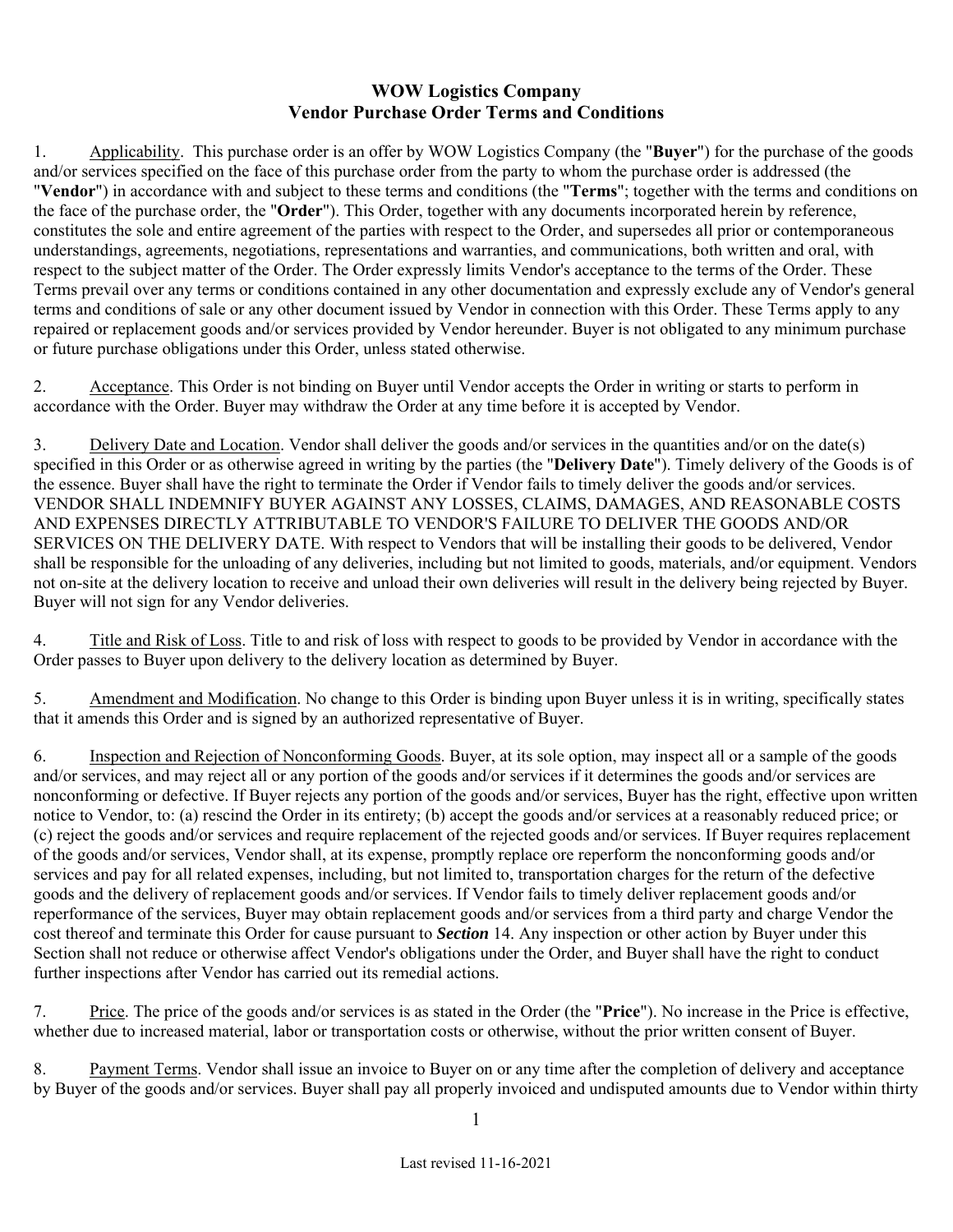(30) days after Buyer's receipt of such invoice, unless otherwise agreed upon by Buyer in writing. Without prejudice to any other right or remedy it may have, Buyer reserves the right to set off at any time any amount owing to it by Vendor against any amount payable by Buyer to Vendor

9. Warranties for Service. Vendor warrants to Buyer that for a period of twelve (12) months from the Delivery Date, all services performed by Vendor will: (a) be free from any defects in workmanship, material and design; (b) conform to applicable specifications and other requirements specified by Buyer; (c) be fit for their intended purpose and operate as intended; (d) be merchantable; (e) be free and clear of all liens, security interests or other encumbrances; and (f) not infringe or misappropriate any third party's patent or other intellectual property rights. These warranties survive any delivery, inspection, acceptance or payment of or for the services by Buyer. These warranties are cumulative and in addition to any other warranty provided by law or equity. Any applicable statute of limitations runs from the date of Buyer's discovery of the noncompliance of the services with the foregoing warranties

10. General Indemnification. To the fullest extent permitted by law, Vendor shall defend, indemnify and hold harmless Buyer, its subsidiaries, affiliates, successors or assigns and its respective directors, officers, shareholders and employees and Buyer's customers (collectively, "**Indemnitees**") against any and all loss, injury, death, damage, liability, claim, deficiency, action, judgment, interest, award, penalty, fine, cost or expense, including reasonable attorney and professional fees and costs, and the cost of enforcing any right to indemnification hereunder and the cost of pursuing any insurance providers (collectively, "**Losses**") arising out of or occurring in connection with the goods and/or services purchased from Vendor or Vendor's negligence, willful misconduct or breach of the Terms. Vendor shall not enter into any settlement without Buyer's or Indemnitee's prior written consent.

11. Insurance. Vendor shall provide Buyer with a certificate of insurance evidencing the insurance coverage specified as part of Buyer's New Vendor Se Up Packet. Vendor shall provide Buyer with thirty (30) days' advance written notice in the event of a cancellation or material change in Vendor's general liability, auto liability and/or umbrella insurance policies. Except where prohibited by law, Vendor shall require its insurer to waive all rights of subrogation against all additional insureds, Buyer's insurers and Buyer or the Indemnitees on general liability, auto liability, umbrella liability and workers compensation.

12. Compliance with Law. Vendor is in compliance with and shall comply with all applicable laws, regulations, and ordinances. Vendor has and shall maintain in effect all the licenses, permissions, authorizations, consents and permits that it needs to carry out its obligations under the Order.

13. Termination. Buyer may terminate this Order, in whole or in part, at any time with or without cause for undelivered goods and/or services on ten (10) days' prior written notice to Vendor. In addition to any remedies that may be provided under these Terms, Buyer may terminate this Order with immediate effect upon written notice to the Vendor, either before or after the acceptance of the goods and/or services, if Vendor has not performed or complied with any of these Terms, in whole or in part. If Vendor becomes insolvent, files a petition for bankruptcy or commences or has commenced against it proceedings relating to bankruptcy, receivership, reorganization or assignment for the benefit of creditors, then the Buyer may terminate this Order upon written notice to Vendor If Buyer terminates the Order for any reason, Vendor's sole and exclusive remedy is payment for the goods and/or services received and accepted by Buyer prior to the termination.

14. Limitation of Liability. Nothing in this Order shall exclude or limit (a) Vendor's liability under Sections 3, 9, 10, 12, 16 and 17 hereof, or (b) Vendor's liability for fraud, personal injury or death caused by its negligence or willful misconduct. Buyer's liability for a claim of any kind or for any loss or damage arising out of, in connection with or resulting from this Agreement, or from any performance or breach, shall in no case exceed the price allocable to the goods and/or services which directly gives rise to the claim.

15. Waiver. The failure of Buyer to insist upon the performance of any term or condition of this Agreement, or to exercise any right hereunder, shall not be construed as a waiver of the future performance of any such term or condition or the future exercise of such right.

16. Confidential Information. All non-public, confidential or proprietary information of the Buyer, including, but not limited to, specifications, samples, patterns, designs, plans, drawings, documents, data, business operations, customer lists, pricing, discounts or rebates, disclosed by Buyer to Vendor, whether disclosed orally or disclosed or accessed in written, electronic or other form or media, and whether or not marked, designated or otherwise identified as "confidential," in connection with the Order is confidential, solely for the use of performing the Order and may not be disclosed or copied unless authorized by Buyer in writing. Upon Buyer's request, Vendor shall promptly return all documents and other materials received from Buyer. Buyer shall be entitled to injunctive relief for any violation of this Section. This Section shall not apply to information that is: (a) in the public domain; (b) known to the Vendor at the time of disclosure as established by documentary evidence; or (c) rightfully